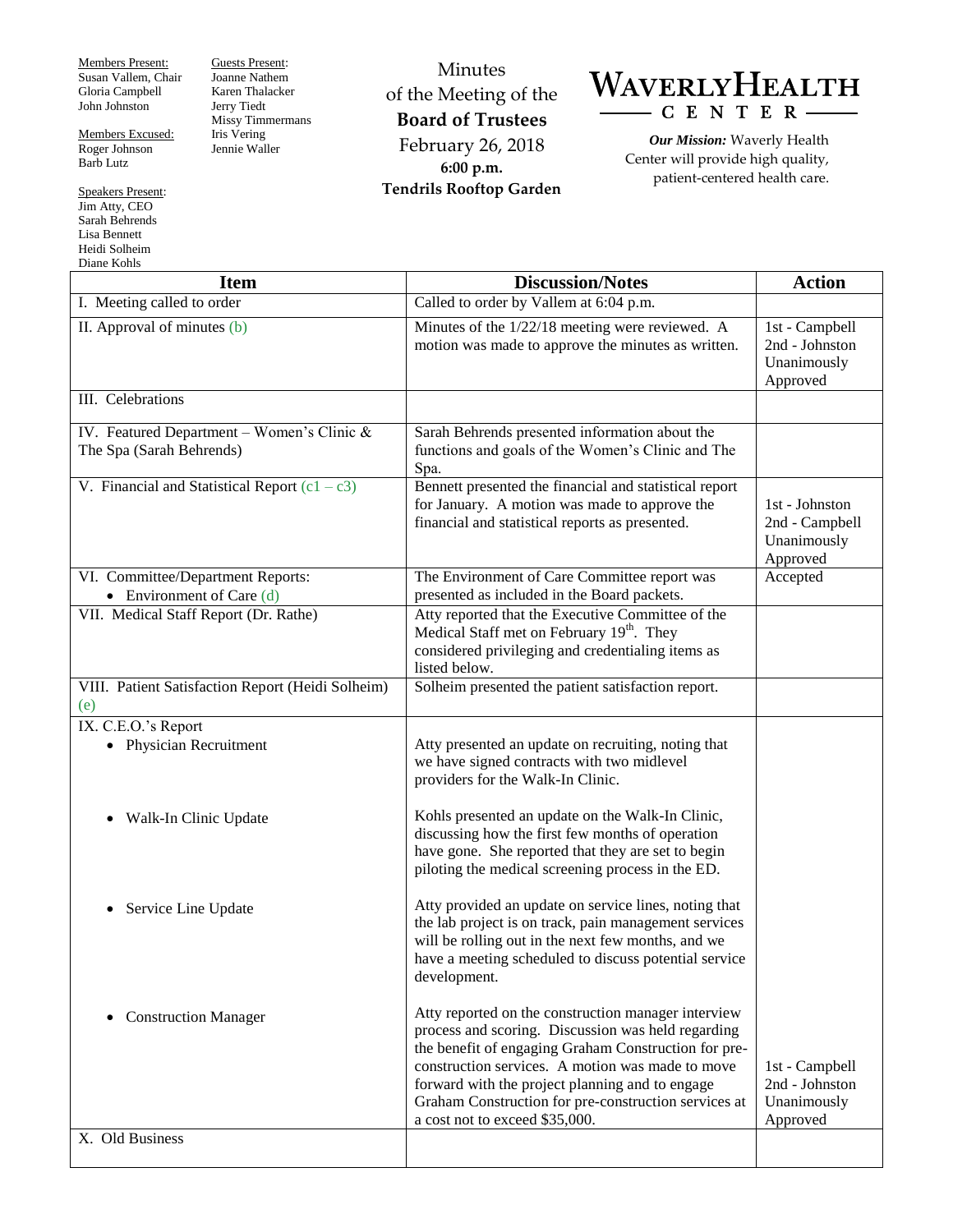| XI. New Business                                                                                                                                                                                                                                                                                                                         | Campbell was appointed to serve as secretary for this                                                                                                                                                                                                                                                                                                        |                                                             |
|------------------------------------------------------------------------------------------------------------------------------------------------------------------------------------------------------------------------------------------------------------------------------------------------------------------------------------------|--------------------------------------------------------------------------------------------------------------------------------------------------------------------------------------------------------------------------------------------------------------------------------------------------------------------------------------------------------------|-------------------------------------------------------------|
|                                                                                                                                                                                                                                                                                                                                          | meeting.                                                                                                                                                                                                                                                                                                                                                     |                                                             |
| Contracted Services Review (f)<br>٠                                                                                                                                                                                                                                                                                                      | Atty presented the list of sources of patient care<br>provided from outside of the health center as<br>included in the Board packets. The sources were<br>reviewed by the Medical Staff and approved by the<br>Executive Committee of the Medical Staff. A<br>motion was made to approve the resolutions as<br>presented.                                    | 1st - Campbell<br>2nd - Johnston<br>Unanimously<br>Approved |
| <b>Emergency Preparedness Consulting</b><br>$\bullet$<br>Agreement $(g)$                                                                                                                                                                                                                                                                 | Solheim presented a subcontract agreement with<br>Emergency Preparedness Consulting. A motion was<br>made to approve the consulting agreement as<br>presented, pending Iowa Department of Public<br>Health subcontractor approval.                                                                                                                           | 1st - Campbell<br>2nd - Johnston<br>Unanimously<br>Approved |
| Privilege Requests:<br>$\bullet$<br>Colin DeFord, DO - Active, Family<br>Medicine, WHC<br>$\blacksquare$ Ronald Sims, MD – Consulting,<br>Neurology/Sleep Medicine, Dubuque<br>Neurology & Sleep Medicine<br>· Bradley Zeithamel, DNP, CRNA, ARNP<br>- Courtesy, General Anesthesia<br>(Locums) & Pain Management, Health<br>Enterprises | Privileging items were presented as individually<br>listed at left. All files have been reviewed by the<br>Executive Committee of the Medical Staff. The<br>Executive Committee recommends approval. A<br>motion was made to approve all privileging items as<br>individually considered and recommended by the<br>Executive Committee of the Medical Staff. | 1st - Johnston<br>2nd - Campbell<br>Unanimously<br>Approved |
| Provisional Appointment to Medical Staff:<br>$\bullet$<br>• Phillip Lee, MD - Courtesy,<br>Otolaryngology/Sleep Medicine, Mason<br>City Clinic                                                                                                                                                                                           |                                                                                                                                                                                                                                                                                                                                                              |                                                             |
| Provisional to Regular Status:<br>٠<br>$\blacksquare$ Cesar Cube, MD – Consulting,<br>Radiology, RCI<br>• Eric Ericson, MD – Consulting,<br>Radiology, RCI<br>• Stephanie Smith, ARNP – Courtesy,<br>Orthopedics, CVMS                                                                                                                   |                                                                                                                                                                                                                                                                                                                                                              |                                                             |
| <b>Continuation of Provisional Status:</b><br>٠<br>• Brendan Girscheck, MD - Courtesy,<br>Provisional, Ophthalmology, CVMS                                                                                                                                                                                                               |                                                                                                                                                                                                                                                                                                                                                              |                                                             |
| Resignations from Medical Staff:<br>$\bullet$<br>Anthony Onuigbo, MD - Active,<br>OB/Gyn, WHC                                                                                                                                                                                                                                            |                                                                                                                                                                                                                                                                                                                                                              |                                                             |
| <b>Revised Clinical Privilege Forms:</b><br>$\bullet$<br>• Interventional Pain Management -<br>CRNA(h)                                                                                                                                                                                                                                   | The revised clinical privilege form, listed at left, was<br>presented for review as included in the Board<br>packets. The revised privilege form has been<br>reviewed by the Executive Committee of the Medical<br>Staff and is recommended for approval. A motion<br>was made to approve the revised privilege form as<br>written.                          | 1st - Campbell<br>2nd - Johnston<br>Unanimously             |
| New Policies & Procedures:<br>$\bullet$<br>• Non-Discrimination of Care $(i)$                                                                                                                                                                                                                                                            | The revised policy listed at left was presented for<br>review as included in the Board packets. The policy<br>has been reviewed by the Executive Committee of<br>the Medical Staff and is recommended for approval.<br>A motion was made to approve the policy as written.                                                                                   | Approved<br>1st - Johnston                                  |